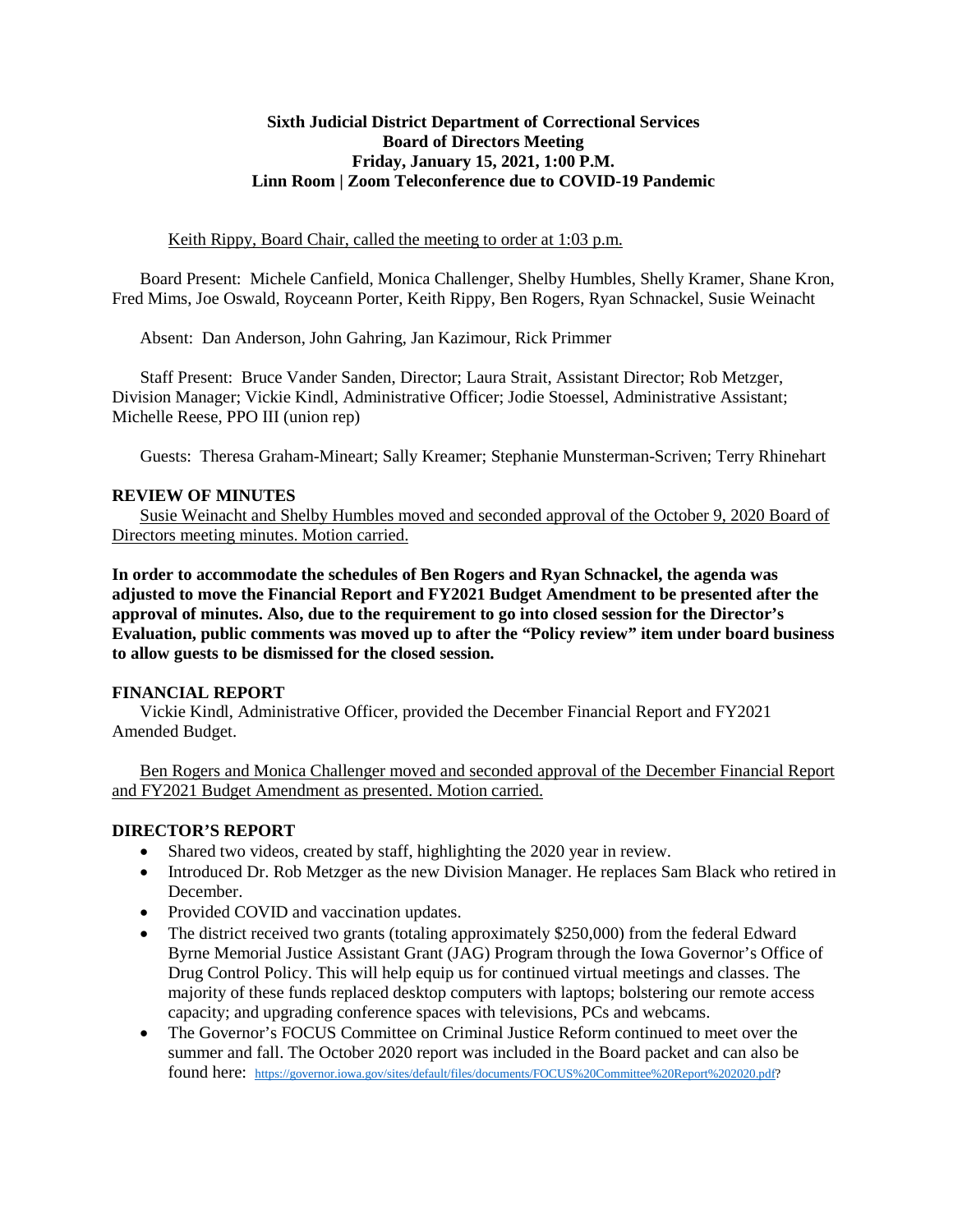# **BOARD OF DIRECTORS MEETING MINUTES**

**January 15, 2021 – Page 2**

- Damage from the derecho totaled over \$530,000. Brian Mullinnix, Residential Supervisor, and Vickie Kindl, Administrative Officer, have done an outstanding job exploring all options for the district to be compensated to the fullest extent possible.
- Thank you to DOC for working on our behalf to secure CARES Act funding for \$733,000, particularly when our local income has been significantly impacted due to the pandemic.

## **ADVISORY COMMITTEE REPORTS**

- Southern (suspended until further notice)
- Northern (suspended until further notice)
- Client Services (suspended until further notice)
- Law Enforcement (suspended until further notice)
- Culture Competency (last meeting on  $1/14/21$ ) Fruitful conversation centered on the Racial Disparity Report and the district's response to it. The committee shared resources with staff. Hiring practices discussion also ensued.

## **BOARD BUSINESS**

- 1. FY2021 Budget Amendment (see above)
- 2. FY2021 Uptrust contract ratification Shelby Humbles and Susie Weinacht moved and seconded to ratify the contract. Motion carried.
- 3. Policy review
	- a. S006-20 Severe Weather/Emergency Closing
	- Joe Oswald and Monica Challenger moved and seconded to approve the above listed policy.
- 4. Director's Evaluation Closed Session
- 5. Other None.

# **PUBLIC COMMENTS**

None

#### . **CLOSED SESSION: DIRECTOR'S EVALUATION**

In order to discuss the annual performance review of Director Bruce Vander Sanden, Monica Challenger made a motion at 1:38 p.m. to move into Closed Session according to Iowa Code 21.5.1.i. Susie Weinacht seconded. Motion carried.

Roll call: Michele Canfield; Monica Challenger; Shelby Humbles; Shane Kron; Fred Mims; Joe Oswald; Royceann Porter; Keith Rippy.

Also present: Jodie Stoessel.

Fred Mims made a motion at 1:47 p.m. to end the Closed Session. Susie Weinacht seconded the motion. Motion carried.

Roll call: Michele Canfield; Monica Challenger; Shelby Humbles; Shane Kron; Fred Mims; Joe Oswald; Royceann Porter; Keith Rippy.